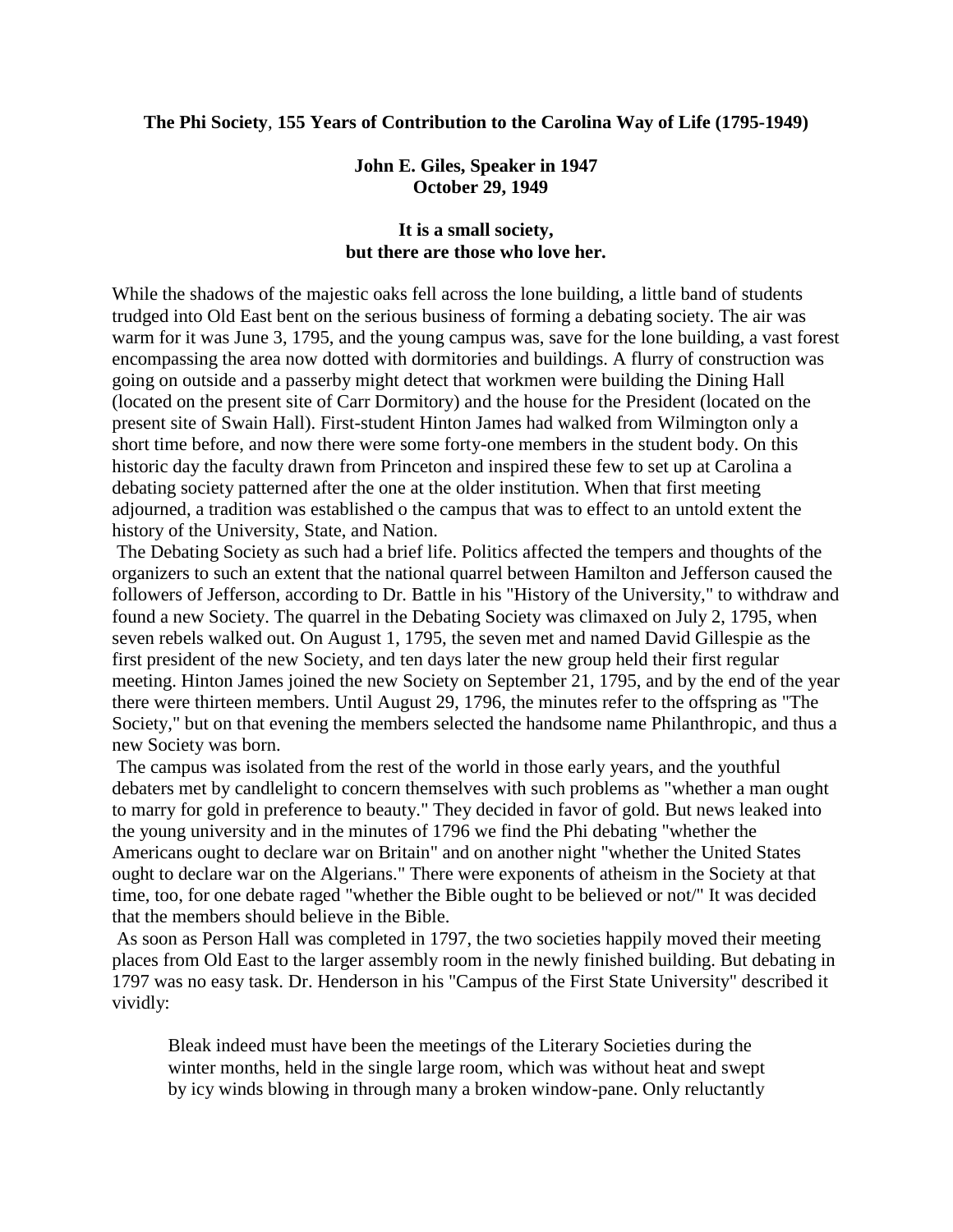had the Faculty and Trustees, alarmed over the likelihood of fire from guttering tapers, granted the Societies the privilege of meeting in Person Hall; and then only on the strict understanding that "the clerks of each society carefully . . . extinguish every candle, fasten the windows and lock the door upon the adjournment of the society."

Aided by the rivalry of the new Phi Society, the Societies began to collect books and store them in separate cabinets for the use of their members. The rivalry of collecting books continued and as the years rolled by the Society libraries became far larger than the university library. Members went by custom to their Society library in preference to the University's. By 1837 the two Society libraries totaled some 7,000 volumes. At that time it was jokingly said that the University library was stored in the President's attic. When the University closed after the Civil War in 1868, the Phi and Di libraries together had about 20,000 books in them. Tragedy struck the Phi's magnificent collection when roving bands of negro troops sent to the University by Governor Holden splintered the doors of the Phi Hall in the Summer of 1869 to steal many, scatter and deface the rest of the fine collection. When the Phi reopened its doors in 1875, the rebuilding of its library became one of its main objectives. By spring of 1886, however, the libraries of the Phi and the Di each had amassed a total of some 8,000 volumes and were again the largest in the state. Each society were exercising rigid control over its books and stiff fines were imposed on the Phi librarian who allowed a member of the Di to borrow a book. Each library now contained needless duplication of books the other had, and sentiment was growing that the University was getting so large that it should have one consolidated university library. The matter of consolidation was presented to the two Societies by the Faculty, and the Phi voted on April 10, 1886, to consolidate its books with the Di. Later on May 1, 1886, in a heated debate the DI voted 42-30 to accept the plan. The consolidation had taken place, which formed the Library of the University of North Carolina. To this day, in token of the agreement the University then made, all library books bear the inscription "Library of the University of North Carolina as endowed by the Dialectic and Philanthropic Societies."

After having occupied Person Hall for seventeen years, the Societies moved to South Building in 1814. The Phi occupied the east end of the second floor, and the Di occupied the west end. As students they lived on the first floor, debated on the second floor, and had their separate libraries on the third floor. In that Jacksonian era, the Phi and Di reigned supreme insofar as fraternal activities were concerned. It was the era when a young student names James Johnson Pettigrew debated in the Phi Hall and there were but five buildings on the campus--Old East, Old West, South Building, Person Hall, Gerrard Hall. New students were met on their way to the little village of Chapel Hill as far away as Hillsboro by the members of the Phi. On the long ride back by horse and buggy to Chapel hill, the Phi boys tried to persuade the unacquainted freshman that the Di had a bunch of soreheads in it and he would do well to join the Phi. As the buggy swung down Cameron Avenue, he Phi proudly pinned their colors on newly pledged student and ushered him into South Building with shouts of glee. Later when football came to the campus and University teams went out to represent the college, the famous University colors were chosen from the white badge of the Phi and the blue badge of the Di.

The University was growing and in 1837 the Phi petitioned the Trustees for a new hall. The Phi library was getting too large for its cramped quarters in South Building, and furthermore it was greatly endangered by some twenty-five open fires that burned in that building during winter. Moreover, the Phi felt slighted because it had a smaller hall than the Di. The Di also joined in the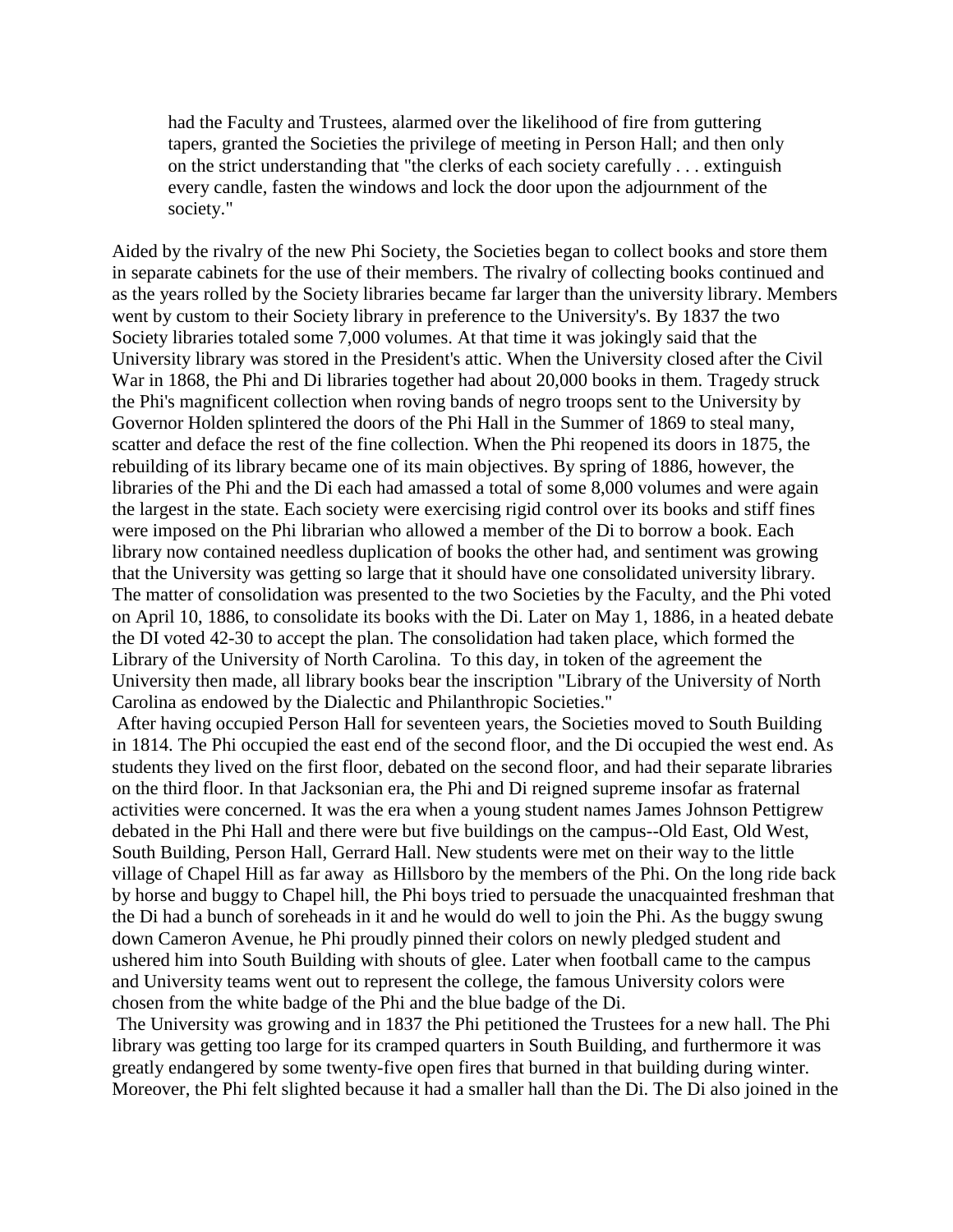request for new halls in 1838, but it was not until 1844 that the Trustees approved the remodeling of Old East and Old West. The remodeling was completed in 1848, and the two Societies moved into their new halls in that year. In consequence of that moving there arose an event which affected the choice of membership in the Societies for nearly a century thereafter. The Trustees decided that space in the three main buildings for the Societies would be settled by lot--one taking the eastern half of South Building and Old East, and the other taking the western half of South Building and Old West. The Phi was the winner in the lottery, and chose the eastern division. Thus arose the custom that prevailed down to the 1920s that a student from the eastern part of the state would join the Phi and a student from the western part of the state would join the Di. According to some historians, the Societies east-west division helped establish the state's east-west political division.

Now in their new quarters in Old East, the Phi began to furnish its halls with lavish carpets, chairs, and chandeliers. A letter from James Johnston Pettigrew in 1847 (then with the National Observatory in Washington and later Brigadier General who lead Pickett's Charge at Gettysburg) told his former brothers of the layout of the Congressional Library so that hey might pattern the Phi library accordingly. Yet amid all their activities to make the place a hall of elegance, the hall was soon to be too small. The University was growing by leaps and bounds, and a student enrollment of 191 in 1849 was to jump to 461 in 1857. It was soon found by the Phi that rooming on the first floor of Old East, debating on the second, and reading in the library on the third, did not provide adequate space even with the overflowing rooming in the eastern half of South Building. The DI was experiencing similar difficulties with Old West and the western half of South Building. The next five years (1854-59) saw the two Societies waging a campaign among old graduates, Trustees, and the legislature for a building of their own. The campaign was effective and in 1859 the cornerstone of New East, home of the Phi, and New West, home of the Di, were laid. Both buildings were completed just before the full fury of the Civil War struck. In June of 1868, the tragic aftermath of the Civil War swept down on the peaceful little campus t close the doors of the Phi and the University for seven long years. Vandalism ran rampant. Negro troops kicked in the doors of the Phi Hall, scattered furniture all over the building, and pillaged the library as previously referred to. Worse yet Professor Patrick looted the phi Hall carrying off the velvet carpets and beautiful chairs. During these bleak years of inactivity, Co. William L. Saunders remained a true friend of the Phi by keeping the minutes, the constitution, and the initiation rites out of the hands of the carpetbaggers. It was a joyous occasion when Col. Saunders addressed the phi on September 15, 1875, saying "I congratulate you upon this happy occasion and pray God's blessings for all time to come upon our beloved Society. I surrender into its hand the authority vested in me seven years ago," and thus revived, the phi resumed its campus leadership.

The students were now on the scene who were to make history in the Phi as they later did in the state--Charles B. Aycock and Lock Craig. Together they began a drive, which ended in the obtaining of some twenty oil portraits of leading Phi alumni. Due largely to their efforts, the Phi portrait collection today number some forty paintings and is valued at roughly \$100,000, University authorities value the Phi's "James Dobbins Portrait" at \$10,000.

By 1885 the Societies had achieved a unique position on the campus. A glance at the by-laws of the Phi as set forth in the Minutes September 26, 1885, shows this fact clearly:

1) All students shall belong to the Philanthropic or Dialectic Society, except medical, law and post-graduate students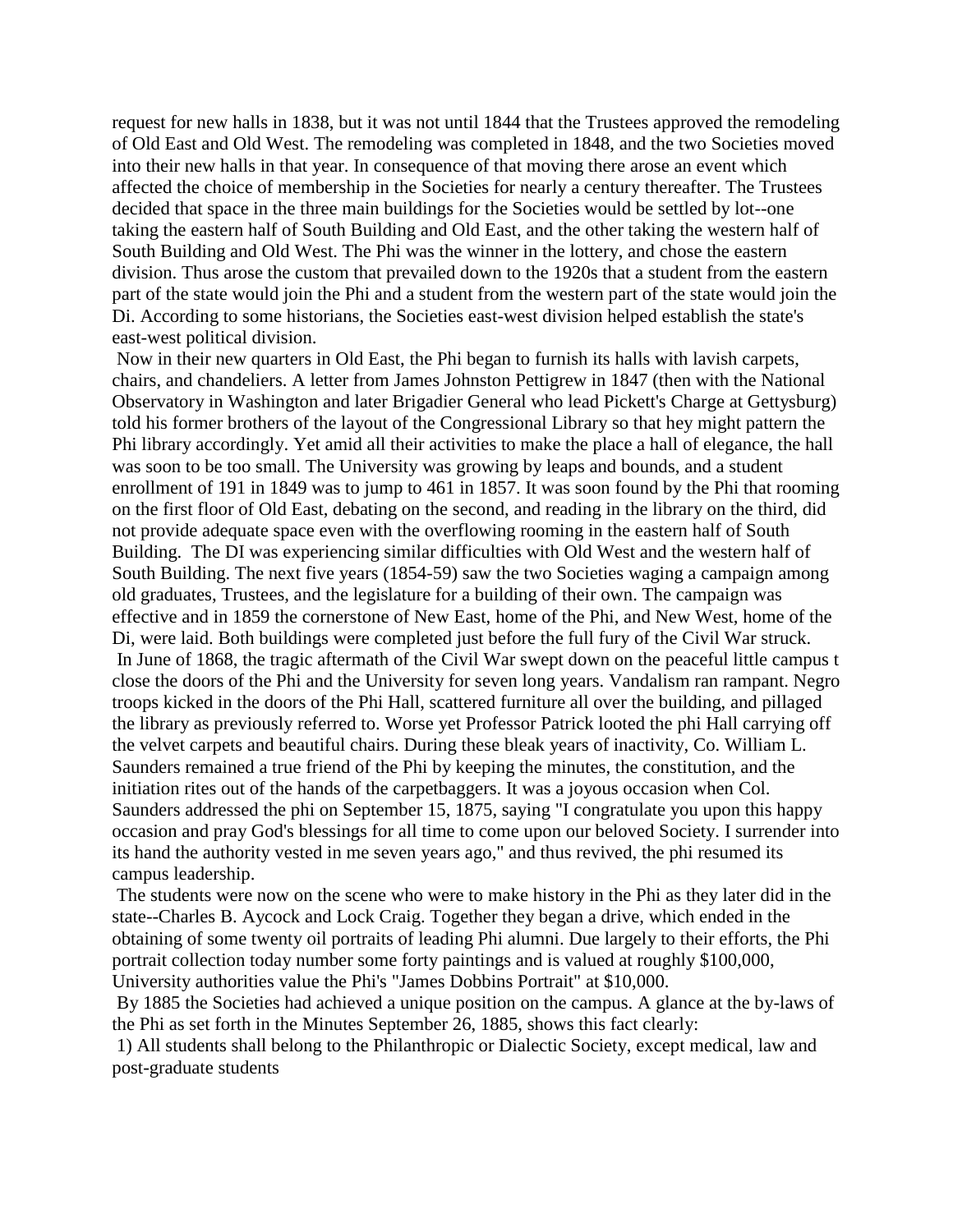2) Students not members of the Societies, with the above exceptions, cannot room in University buildings

3) If a member resigns or is expelled from his Society, the faculty will consider his case, and may expel him from the University.

On the night of September 12, 1885, the Phi set up a committee to confer with the faculty to stop hazing, and another step had been taken toward student government. Decorum was preserved by fines, and a list of fines as of 1889 provides some amusement:

| 1) Spitting on the stove                                      | .25  |
|---------------------------------------------------------------|------|
| 2) Smoking or spitting tobacco juice in the Hall              | .50  |
| 3) Striking a member in the Hall through anger                | 5.00 |
| 4) Refusing any office                                        | 1.00 |
| 5) Improper remark aloud                                      | .25  |
| 6) Throwing paper balls or any other missiles in the Hall     | .50  |
| 7) Interrupting a member in discharge of his duty by hissing, |      |
| coughing, or otherwise                                        | 1.00 |
| 8) Throwing water on member from window                       | .25  |
| 9) Sitting on the step-ladder in the hall                     | .25  |
| 100 Applauding with feet                                      | .50  |
| 11) Lying or sitting on the floor                             | 1.00 |
| 12) Ringing gong while society not in session                 | .25  |

The initiation fee in 1889 was \$10 denoting that the members must have been relatively wealthy, since that amount would be equivalent to \$50 today.

By 1889 the professional schools of pharmacy, Law, and Medicine had been established at the University and the requirement of compulsory membership in one of the Societies was abolished in that year. A revolution in debating was taking place on the campus and all over the country. The advent of football struck the campus in 1888, and soon thereafter the Saturdays that had been devoted to debating were spent in watching a ball-carrier weave his way through the line. The Tar Heel began publication in 1893 sponsored by the athletic association. In 1900 the automobile brought a remarkable means of going home on the weekend. In 1920 the radio broadcast the election of President Harding, and a new means of expression had made an inroad on the old school for debating. In 1926 Al Jolson sang "Mamie" to eager hearers witnessing the first "talkie." It was hard for the Phi celebrating its one-hundredth anniversary in 1895 to begin to adjust to these new conditions. For a time it experienced growth. In 1910, eighty seven members of the Phi and ninety-three members of the Di held a joint banquet at the Old Commons. Three years later the Phi reached an all-time high under the leadership of Kenneth C. Royall (later Secretary of the Army). Its 1913 membership rose to a gigantic 197 active members. After that peak, statistics are interesting to watch. There were 170 members in 1914, 150 in 1915, 112 in 1916, 112 in 1917, 90 in 1918, and 77 in 1919. It is a tribute to the leadership, nonetheless, that the slide was so gradual in the face of modern living. Following Royall as President of the Phi were William B. Umstead in 1915 (later U.S. Senator), Robert B. House in 1916 (now Chancellor of the University), Albert M. Coates in 1917 (now law professor and head of the Institute of Government), a and Lee Carr in 1918 (now Superior Court Judge). Added t its other difficulties the phi almost had to be abandoned because of the Influenza in 1919. According to the minutes the Society pulled through the crisis in a commendable manner, someone saying on campus: "The Phi Society is the only organization on the campus that has kept up the Old Carolina Spirit."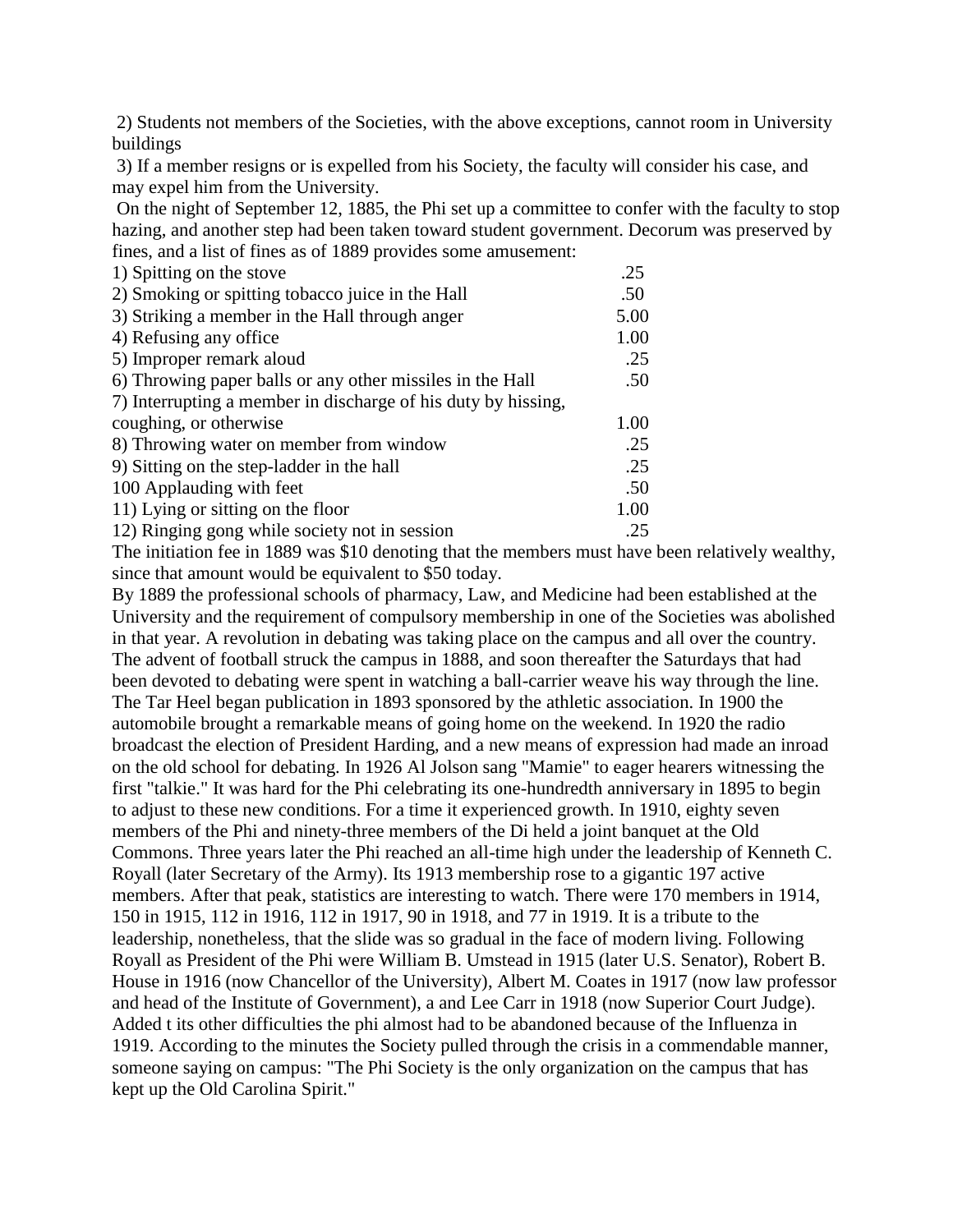World War I was over, and a new era began. On April 19, 1919 a special committee reported on making the Phi similar to the lower House of the General Assembly. In the fall of 1919 new procedure was adopted and the Phi Society became the General Assembly of the Philanthropic Literary Society. The first speaker initiated some forty-nine members, and the spring of 1920 the Phi was definitely going strong with 160 members. Old ways carried over, and it was not until 1922 that the Society changed procedure to call members "representative" and assign them to counties. The Society functioned smoothly until the fall of 1926 when the University began repairs on the Hall in New East. During 1926-1927 the Society moved its meeting place to the freshman law classroom in Manning Hall. It was in that year that Kay Kyser asked and received the cooperation of the Phi in making the "cheerios" successful as a cheering group. Athletics and football in particular received more and more of the attention of the Phi and the Society sent a letter of thanks to W.R. Kenan for the gift of the new stadium at their meeting on November 19, 1926.

The Society returned to its newly repaired Hall on October 11, 1927, and that night voted down a resolution that all freshmen wear dink hats. The Hall was now similar and faced east and west, instead of north and south as it formerly did. A tragedy had occurred. In the process of repairing, the University had removed the grand old chairs and the handsome (?) carpet. The Hall was (bare?) row by comparison with its former lavish state. 1928 saw a resolution on the floor of the society to abolish the honor system. The minutes state that old members were greatly shocked and that there was a great disturbance in the Hall. After much debate the honor resolution was defeated unanimously. That same year was athletic one for national politics, and Mayne Albright (recent candidate for governor) led the Phi to vote in favor of Al Smith.

Campus affairs took the spotlight in the Society in 1929 and 1930. A resolution in he Phi on January 22, 1929, led to the establishment of the "daily" Tar Heel. Until then the Tar Heel had been a tri-weekly. On the night of March 25, 1930, a most interesting resolution came before the Society. The Phi balloted on its choice for the next President of the University. While member John Wilkinson (recent candidate for Senator) advocated Frank P. Graham, Professor R.D.W. Connor won the support of the Phi. That same year (1930) the Phi voted to support Josiah Bailey in his race for the Senate. And on the social side, the Phi reinstituted the practice of having its own dance as it had done in earlier days.

Coeds were a topic of concern for the Phi in 1930. The campaign for their admission in the Society was being waged again, and this time it passed by a 19-8 vote. The first coeds to be initiated were Beatrice Crisfield, Katherine P. Wells, and Virginia Douglass on the night of April 29, 1930.

The Depression had hit the University as well as the nation, and membership dropped rapidly in the Society. There are frequent notations in the minutes about extensions of credit for dues and fees. But the Society kept going as did the University. The sales tax, Hitler, NRA, athletic passbook transfers, and purification of the *Buccaneer Magazine* were the principal debates. In 1935 a resolution came to the floor prohibiting Dave Clark, N.C. industrialist and critic of Dr. Frank Graham, from speaking on the University grounds. It was defeated. The depression's full force had hit, and poor attendance and poorly kept minutes spoke pointedly of the low ebb the Phi had fallen to in 1936.

A resurgence took hold in 1937 and the Phi on March 16, 1937, sponsored a plan for the Student Legislature. They defeated a proposal of Dean Bradshaw that the Phi be a representative body on the campus in contrast to its traditional open membership policy, and the elected Ruth Crowell Speaker pro-tem, the first woman to hold office.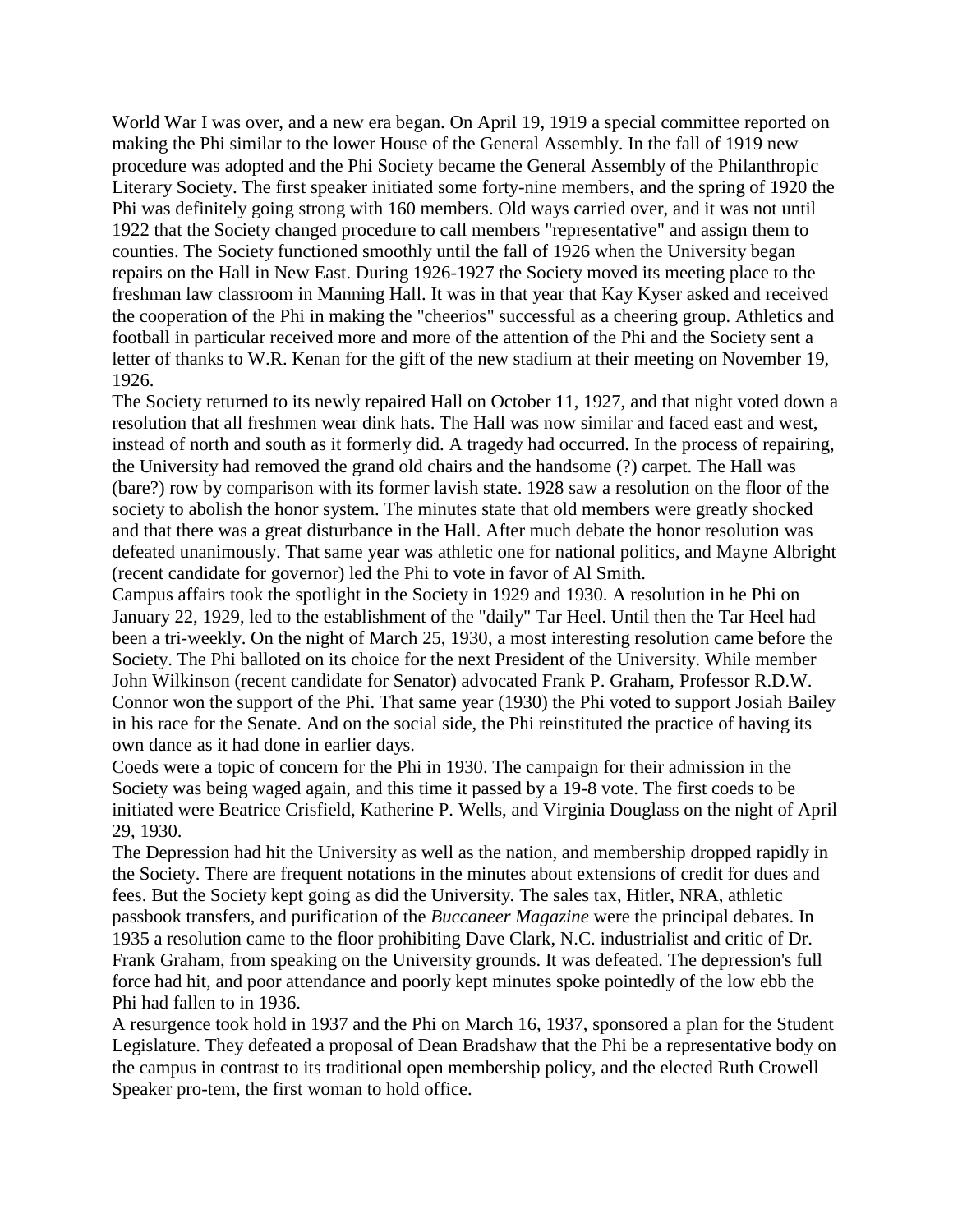World events now overshadowed the campus. The Society debated the Suedatenland problem, the "cash and carry" sale of war supplies, and lend-lease, and Roosevelt's purge of Southern political leaders. But there were lighter moments too. On October 3, 1939, this occurred on the floor of the Society. A resolution was made to establish a date bureau to pacify the seven sad sirens and other disconsolate females. It was momentarily halted in discussion, due to the fact that one member was unfamiliar with the subject matter. When discussion finally became general, another member thought maybe it would be a good idea to see the sirens first, a second wanted to invite them to the Phi, and a third, admitting he disliked women, objected. Finally the third member was appointed to make a personal study of each of the sirens and give a report at the next meeting. He thereupon requested a bodyguard and the Society appointed two for his protection.

In 1940 the Phi launched forth to expanded activities. The Phi now went on the radio with Speaker Phil Ellis leading the first debate on "Should the NC sales tax be abolished?" The old school of traditional debate still had power in the Society though, and one debate raged on the query, "Does wine or women have greater effect on men." It was decided that women have more effect. To the controversial year of 1940 was added another first in Phi history--Marian Igo became the first woman Speaker.

World War II came and enrollment dropped gradually at first and then enormously. The war had a definite effect on the Phi, and its influence on the campus sadly waned in 1941, 1942, and 1943. At the end of the of the spring quarter in 1943, it was decided that the Phi could not go on, and for the first time since the University closed in 1868, the Phi shut its doors. The Art Department and the Geology Department began using the Hall for Classroom demonstrations. With the end of World War II and the return of veterans by the thousands to the University in the fall of 1945, *Daily Tar Heel* Editor, Robert Morrison led a reorganization movement to reopen the Phi. The liberals were in control of the DI at the time, and the conservatives welcomed the opportunity to become a majority group on the Phi. As a result of this, thirty-two of the most influential campus leaders, including Student Body President Charlie Vance, met on November 13, 1945 to reopen the Phi. After that meeting the Society again functioned, but it was faced with a difficult transition period before it regained its pre-war standing. The student body was older with veterans constituting a majority. A vast majority of the students were in a hurry to get an education and get out. Debating and parliamentary procedures seemed a waste of time to them. The Phi's leaders were caught in a rush of a gigantic swirl and the Society almost went down before it got its feet on the ground. It was extremely difficult to get bills that would compete with a football starved student body who wanted to discuss Carolina's chances of being number "1" team in the nation seven days a week. Charlie Justice was new to the campus, the Veterans Association was now, a dozen new organizations were springing up--the Daily Tar Heel was swamped with requests to plug this or that organization's topic for discussion.

A broken tradition and a group of leaders struggling to weave the lost fabric of an organization constituted the Society in January 1946 when I came to Carolina. The Phi was discontented with the efforts of Speaker Jim Lackey to reinstate the Society to its pre-war status. An election was held in February of 1946. A. B. Smith became the new Speaker and the Society's ship of state lurched forward by spurts of energy and then lapsed into periods of despondency over the lack of interest by the campus and members. The one bright hope was the nucleus of new members. Their energy carried the Phi.

In the fall of 1946 the elected speaker, Jim Taylor, had entered law school, and the Phi in a spirited election named Robert Morrison as its new Speaker. Thereafter, due largely to the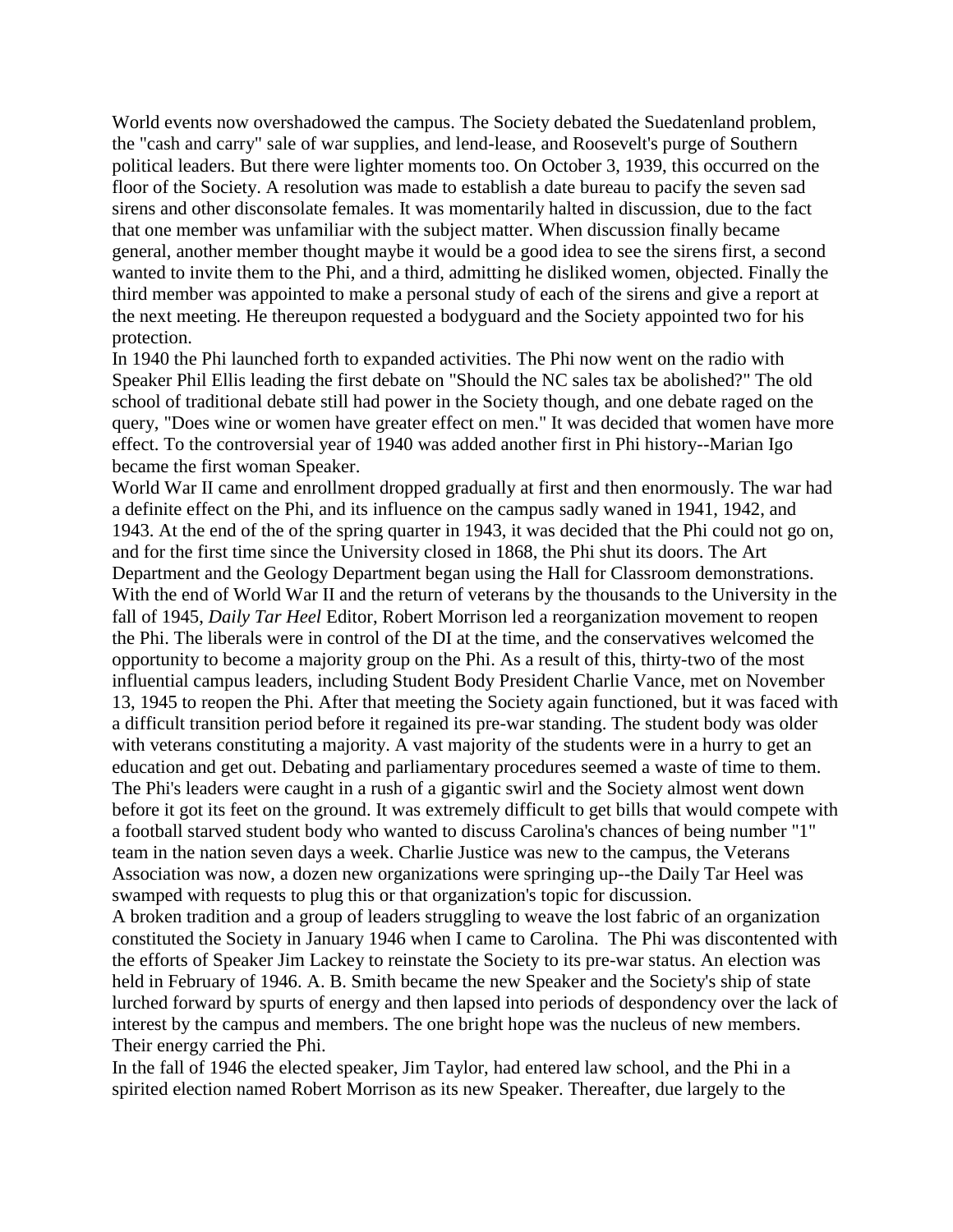unusual administrative and organizing ability of Morrison and his tireless energy, The Phi rose steadily under his leadership. He was elected Speaker three times in succession by the Society, a rare honor in phi history. To coordinate the efforts of the members Morrison instituted supper meetings in the Carolina Inn every Thursday evening. The membership f about twenty grew to know one another, and friendship became an integral part of the Society. The Phi was rebuilding and the campus began to feel its influence.

During the fall of 1946 and the spring of 1947, Society debates featured a number of guest speakers due to the fact that most of the members were still freshmen. The guest speakers got the argument rolling and the less experienced debaters then continued the argument. During this period debate topics were keyed to the sensationalism to stir campus interest. The Phi debated Communism, foreign policy toward Greece, labor unions, Jim Crow laws, raising veterans subsistence allowances, and the student registration system. A debate on the Carolina Magazine during this period was particularly important. The 104-year Magazine lost a vote of confidence in the phi, and several months later it was abolished in a campus referendum by the close vote of 504-500.

A movement got under way in the spring of 1947 to refurnish the Hall, the draperies were old and in tatters. The paintings, hung years before, gave a drab sameness to the Hall. The Society wanted new draperies, a carpet, desks, and chandeliers. It was a result of this movement to refurnish the Hall that one of the most unusual incidents in phi history occurred. During the summer session of 1947, Speaker Morrison decided to conduct a raffle of a Kaiser automobile to secure money for the Phi to refurnish the Hall. Notwithstanding the express disapproval of the State Attorney-General when consulted on the matter, the Speaker and the Speaker pro-tem Zum Brunnen went ahead with the raffle. When pressure was brought on these two Society officers by Student Body President Tom Eller and the Student Council, the raffle was called off and the phi sustained a \$65 loss. Morrison and Zum Brunnen subsequently reimbursed the phi for the loss in April 1948.

In the fall of 1947, I became Speaker of the phi, an honor I still cherish. The spring before the Phi had re-instituted the tradition of holding banquet. Chancellor House and State Auditor Bridges had addressed the members and their guests a t the two spring banquets. The fall banquet was held in October and Gubernatorial candidate and State Treasurer Charles M. Johnson spoke to the Society. A second banquet was held in December when Senator Broughton gave an excellent address before the Society. The refurnishing of the Hall began in earnest with the installation of beautiful red draperies that fall, and the Phi secured office desks and a filing cabinet. Mrs. Albert Coates was of great value to the Society during these days of refurbishing. The portraits were rehung under her direction, and plaques containing biographical sketches were placed under the portraits. Debate raged over socialized medicine, public housing, price control, and the anti-lynching bill.

Speaker Zum Brunnen took over control of the Society in the winter of 1948 after one of the most colorful elections the Phi had had in years. Zum Brunnen beat Ernest House for the Speakership by one vote. A war scare caused the Society to debate heatedly universal military training and selective service. The admission of Negroes to the University was debated with passion and prejudice. But while the debates themselves went on, the Phi itself seethed under the administration of Zum Brunnen. As the end of his term approached, charges growing out of the automobile raffle were brought by the Society against both he and Morrison. They matter was settled to the satisfaction of all of their paying of the Phi's \$65 loss.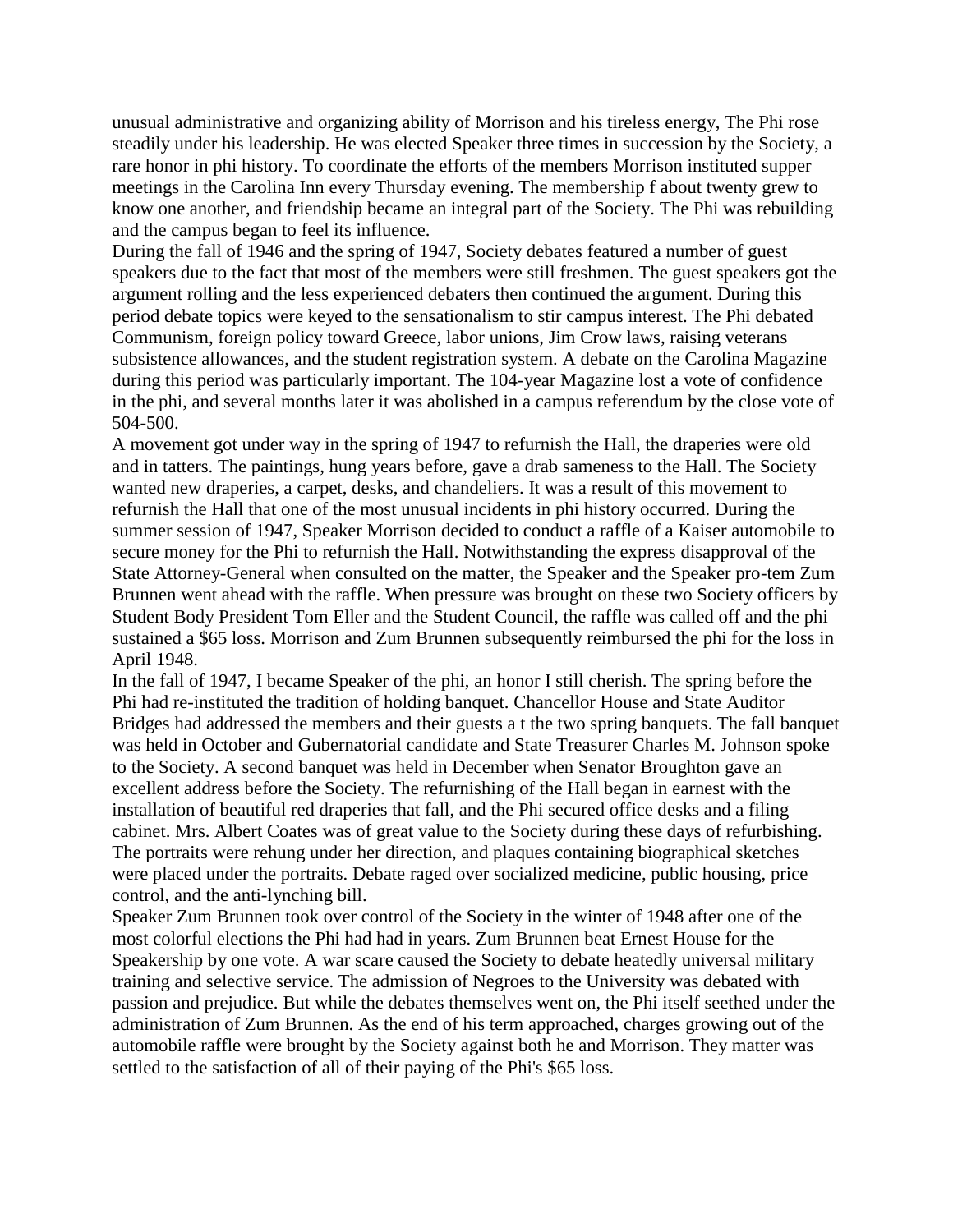In the spring of 1948, the Phi elected an energetic and able leader in Ernest House. The spring with young man's fancies lightly turning to love is traditionally a difficult quarter to maintain interest in debating, but Speaker House kept the Phi on an even keel though the sailing was at times rough. He instituted a policy of bringing in more fraternity men, and the Phi benefited greatly. During 1946 and 1947 the number of fraternity men in the Phi was [last line of page 15] speakers provided the most exciting debate of the quarter. Poise and skill among members became more noticeable as a definite majority and minority group came into being in the Phi. A number of the old members were rising seniors, and the Phi had ten members out of Carolina delegation of twenty-four in the State Student Legislature in Raleigh in may 1948. The Phi chose Robert Coulter as its Speaker for the fall of 1948. Coulter had brought honor to the Phi in the spring winning the Wiley P. Mangum debating medal. Campus issues were shoved aside temporarily while advocated and opponents battles over momentous questions evolving: Strengthening the Berlin Blockade, Civil Rights, and Is there a god? The argument over the existence of a God was the most heated Phi debate of the year. The Hall was filled with a large number of visitors and it was most difficult to preserve order. Questions from the floor rained down continuously upon the speakers as they tried to present their arguments. When the tumult died, two votes were taken. The Phi voted down a motion "questioning the existence of God." But by a vote of the entire audience, the motion passed.

With Speaker Sharpe at the helm, the winter quarter of 1949 began with an excellent debate on the expulsion of Tar Heel columnist Bill Robertson. The Phi agreed that he should be kept off the Tar Heel staff. Two other keen debates were on: Should publications be financed by subscription, and should the tuition at UNC be raised to \$150. The Phi defeated both. Speaker Sharpe re-instituted the traditional Phi-Di debates with one in the Phi Hall on February 8. Chancellor House, Dean Weaver, and Dean Wells served as judges with the Societies squaring off on the liquor question. The Phi upheld prohibition ad won the decision of the judges 2-1. The state was absorbed in Governor Scott's campaign for two hundred million road bond issue as Bill Duncan took over the Speakership of the Society in the spring of 1949. The bond issue passed the Society by a close vote after much debate. The quarter marked the beginning of a new award on the campus--the Phi-Di Award to North Carolina's Outstanding Citizen. Phi members with their customary taste for food flocked to a joint banquet of the Societies. Senator Frank Graham became the first recipient of the award.

The fall of 1949 found the Phi in excellent condition. Before an audience that could not jam its way into the Phi Hall, R. Mayne Albright, the Speaker of 1930, inaugurated the New Speaker Graham Jones. The next five meetings had remarkable attendance, which filled the seventy-five seats in the Hall, and large attendances seemed likely to continue during the remainder of the quarter. Careful work and planning by the new Speaker and Critic Herman Sieber during the summer had paid off. But the real reason for the new enthusiasm displayed in the Phi seemed to lie in the incoming freshman class. Forty-one new members had been initiated. The vast majority of them were not veterans of a war, but eager students fresh from high school debating. With their advent came a new spirit to the society and new power recognized by the Daily Tar Heel with banner headlines "Phi Votes Against Tarnation Appropriation." The University was even considering a proposal to place a bronze plaque at the entrance of New East commemorating the 154th Anniversary of the Phi. But with the autumn of 1949 came the end of another era in pi history. Graduated were Emily Baker, Charles Britt, Robert Coulter, Bill Duncan, Winfred Ervin, and Ernest House. They had come into the Society in a period of transition when the Phi was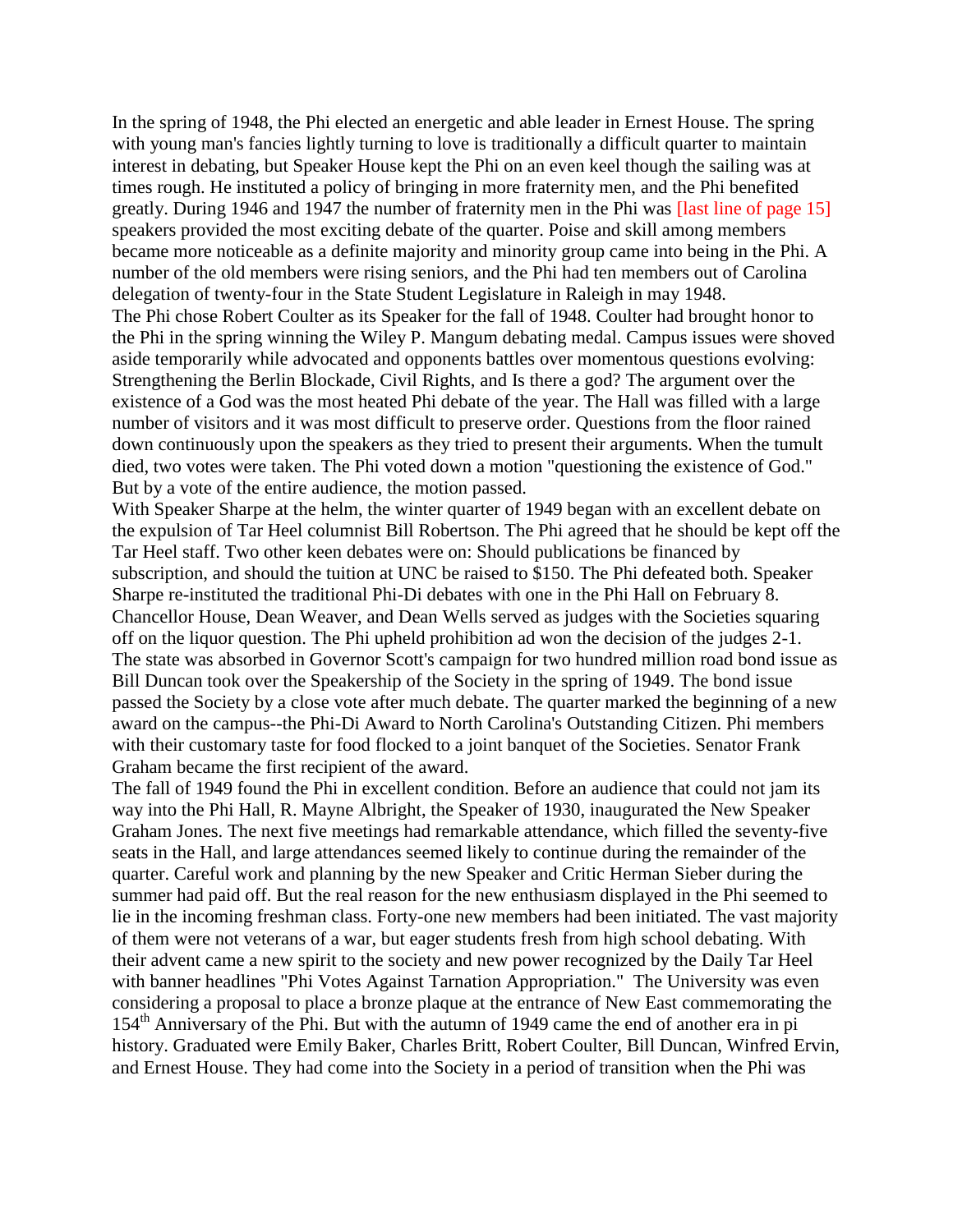fighting for its very existence. They had grown with the Society and as their campus leadership became recognized so did the Society's stature increase.

# **EPILOGUE**

It is one of the joys of an older member to tell he younger members of the historic past of the Society, then see their faces beam as they learn in this Hall the history of the University, watch them go through their initiation rites and receive the handshake of friendship from their fellow members, make their first nervous speech almost hiding behind the rostrum, display their first knowledge of parliamentary procedure, attend their first Phi banquet, engage in their first Phi party, stride down the campus paths proudly wearing their Phi pin, and then watch them handle questions from the floor, become skilled in their arguments, get their first minor office, and finally climb in the eyes of the Society until they become Speaker.

The training ground that originated in 1795 has had a river of students passing through it. It humbles one to look back at that great sparkling river, but it gives courage too to know that no river is ever dammed for long, for if it is, it will burst forth to new power and sweep all before it. So is the Phi Society.

Written by John E. Giles, Speaker 1947 October 29, 1949--completed

## **NOTES**

- 1. The original minutes for the years 1795-1797 do not disclose that the Phi was called anything other than "the Society" until the night of August 29, 1796 when members voted to adopt the name 'Philanthropic Society." Dr. Battle in writing the "History of the University,' according to prof. R.D.W. Connor did not have access to these first minutes. However, Dr. Battle refers to the Society as the "Concord Society" until it changed its name to the "Philanthropic Society."
- 2. A fiction has grown up around Thomas Benton who was expelled from the Society in 1799. It is stated that when Benton was asked for his portrait by the Phi he used harsh language in refusing their request. But Benton was re-instated in the Society in 1826 after he became a United States Senator, and when the Society wrote him asking for funds, he wrote back a most pleasant letter. The letter reprinted in part seems to indicate that there is no truth to the alleged violent refusal.

Senate Chamber December 18, 1832

Gentlemen:

I have the honor to state that it will give me pleasure in contributing to the laudable object of your Society, say about \$20. Wishing you and the gentlemen of the Society every prosperity, I have the honor to be

Yours truly, s. Thomas Benton

3. I reprint the letter of Vice-President William Rufus King because a pat of it has at one time been used in the initiation rites of the Society. At the time he was a United States Senator.

Washington City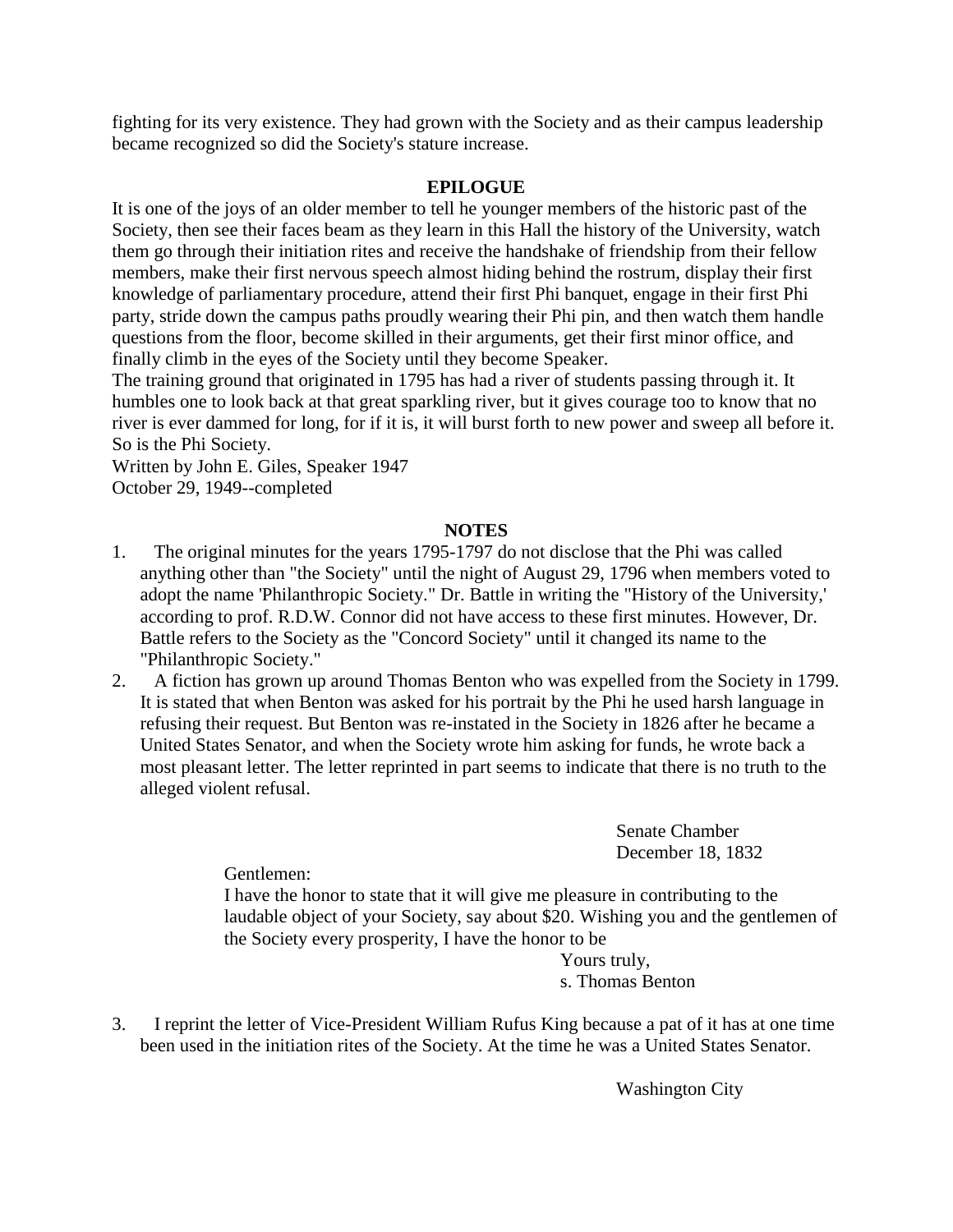Gentlemen:

I write you from a sick chamber having been confined for some time by some indisposition from which I am but slowly recovering. This will I trust satisfactorily account for my not having returned an answer to your kind and flattering letter. The estimation in which I am held by the members of the Philanthropic Society, as evidence by their request, will ever be to me a source of pride and gratification. To ascertain the honor and advance the prosperity of that Institution, constituted at one period of my life, the strongest feeling of my nature; it entwined itself around every fiber of my heart , and stimulated all my energies. Time and diversified pursuits have weakened, but have not extinguished that feeling. I still exult in the success of the white Badge; nor even in the balmy days of Rome's power and grandeur did the 'I am a Roman citizen' command more confidence and respect than 'I am a member of the Philanthropic Society' does for me. It has been, is and I trust ever will be a source guaranteed of honor and moral worth.

I comply with great pleasure with the request of the Society, shall sit at the artists home, and so soon as the painting is finished shall transmit it by the most secure conveyance which can be obtained.

> With the highest respect I am Gentlemen your Obedient Servant s. William R. King

- 4. An interesting motion was made on the floor of the Phi in 1842. It was moved that permission from the faculty to go hunting be not a valid excuse for absence from the Society.
- 5. The Societies petitioned the Trustees for a ballroom in 1846. Dancing was frowned on then, and being politically astute they suggested that a place was needed for meetings of the newly founded Alumni Association. The Trustees approved the idea in 1849, and Smith Hall (now Playmakers Theatre) was erected in 1851.
- 6. These fines listed in the bylaws of the Phi in 1866 had been striken from the list of fines of 1889

| Going to the stove without permission | 1.25  |
|---------------------------------------|-------|
| Electioneering                        | 20.00 |
| Whittling in the Hall                 | .50   |
| Declaiming with stick in hand         | .25   |
| Improper vote                         | .25   |
| Making signs to another               | .25   |

- 7. When Charles B. Aycock was President in 1877 he appointed a three-member committee to write letters soliciting the twenty portraits which the Phi obtained during that period. The committee composed of F.D. Winston, John M. Manning, and Robert H. Davis. A listing of the Phi portraits which the Society now has is included in the minutes of November 7, 1946.
- 8. It was a matter of interest to me that Josephus Daniels, Woodrow Wilson's Secretary of the Navy and great North Carolinian, became a member of the Phi on June 3, 1884.